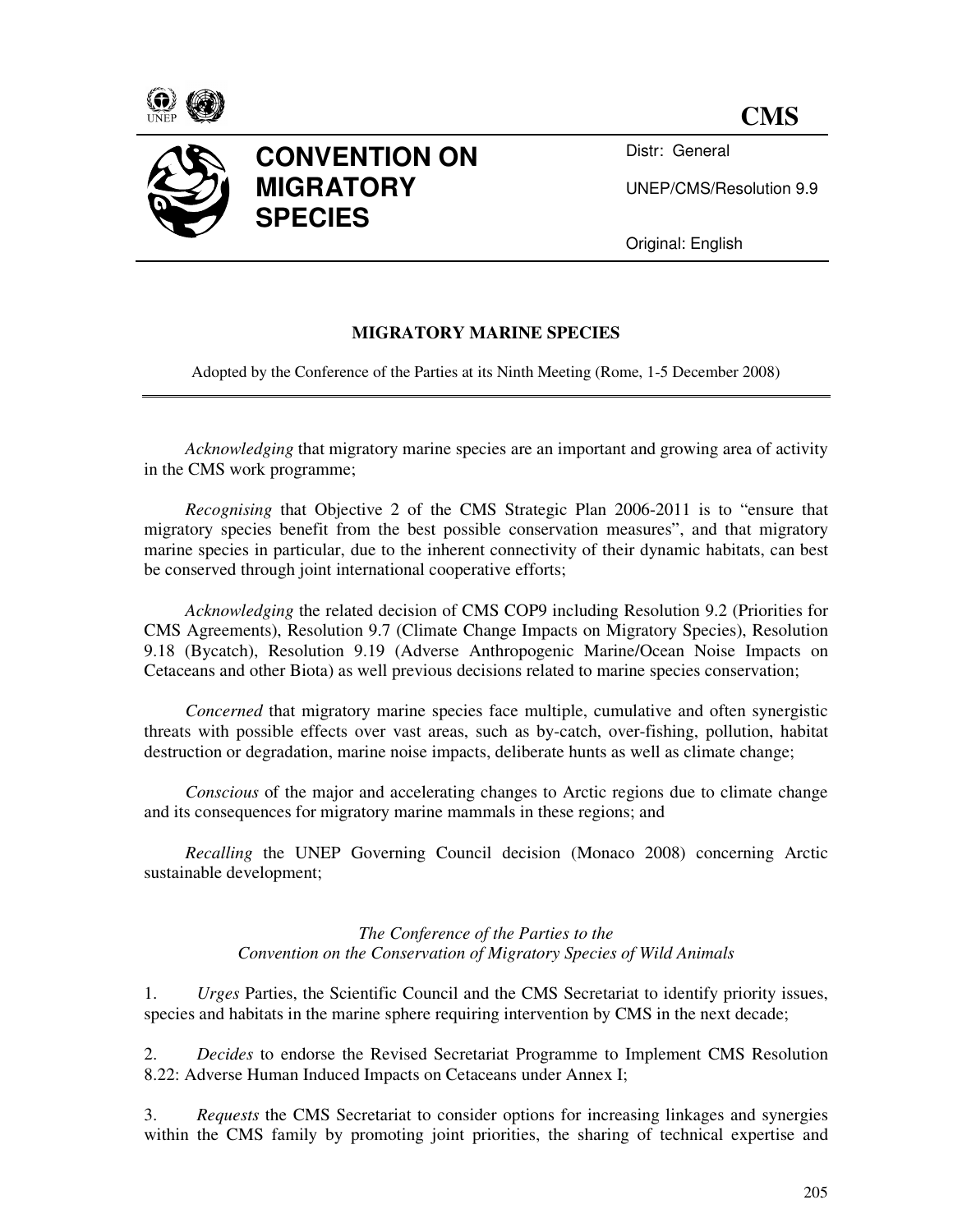resources and holding joint meetings if appropriate;

- 4. *Requests* the Scientific Council to:
- (a) Commence work towards the species priorities identified in Resolution 9.2;
- (b) Seek avenues for research and dialogue on issues of common interest, such as climate change, fisheries and outreach strategies, in particular with the Convention on Biological Diversity, UNEP, the United Nations Framework Convention on Climate Change, the Food and Agriculture Organization, Regional Fisheries Management Organizations and other relevant bodies (such as Convention on the Conservation of Antarctic Marine Living Resources) on fisheries; and explore a closer working relationship the International Whaling Commission for cetaceans and with the Arctic Council (in particular CAFF) regarding Arctic migratory marine species;
- (c) Review the latest available information on the current and predicted conservation status, in relation to the possible consequences of climate change, of all Arctic migratory marine species listed in the CMS appendices;
- (d) Consider whether additional Arctic migratory marine species might warrant listing on the CMS appendices;
- (e) Further consider existing initiatives and research relating to ongoing conservation efforts for marine migratory species, such as the establishment of ecologically representative marine protected area networks and an integrated approach to coastal and marine management; and
- (f) Facilitate the review of existing data on southern populations of shark species to assist Parties with listing proposals to be submitted to CMS COP10 and further COPs; and

5. *Further requests* the Scientific Council to report its findings to the 10<sup>th</sup> Conference of the Parties.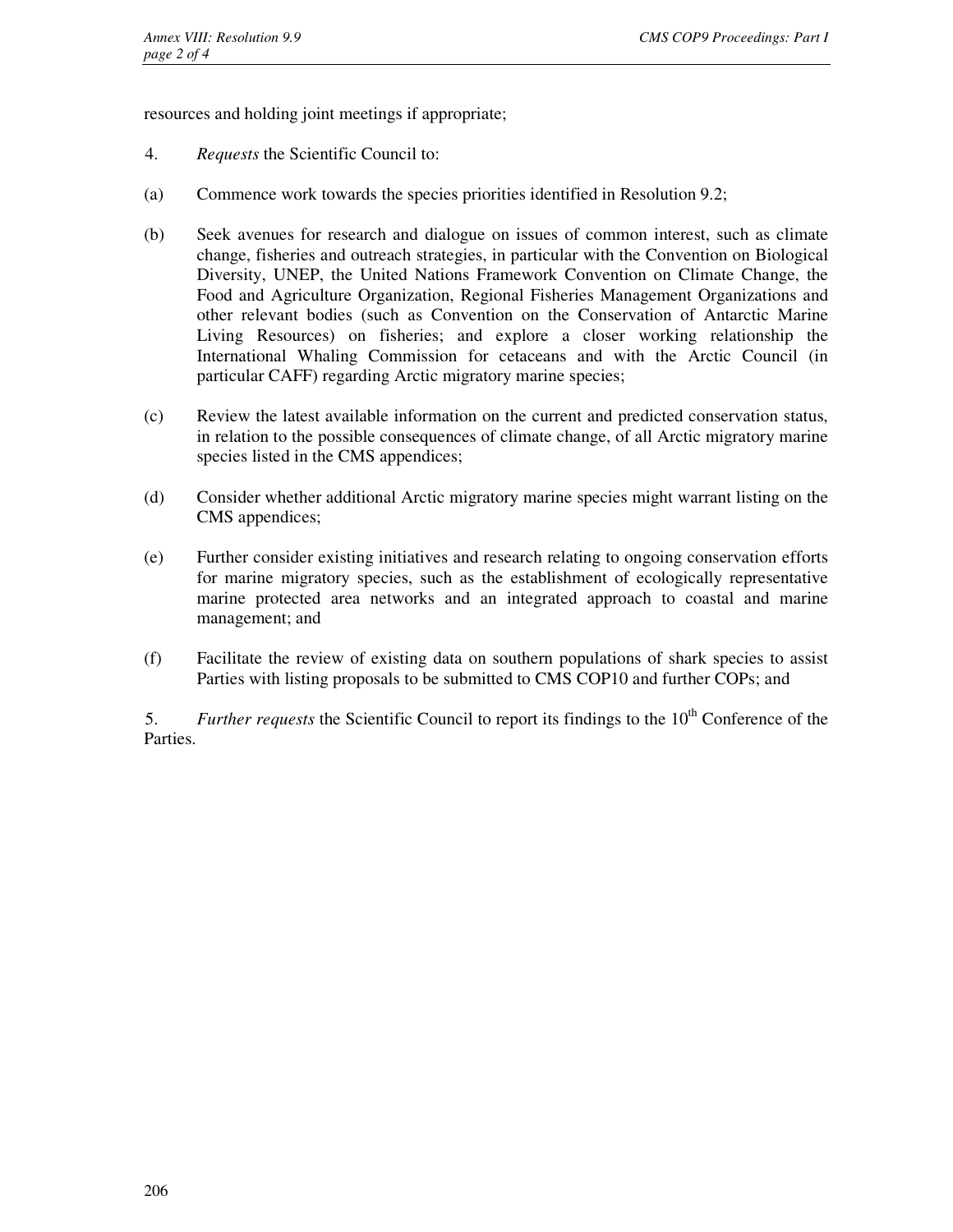### ANNEX 1

## REVISED SECRETARIAT PROGRAMME TO IMPLEMENT CMS RESOLUTION 8.22: ADVERSE HUMAN INDUCED IMPACTS ON CETACEANS

### **I. Summary of Resolution 8.22 requirements**

Resolution 8.22 asks for the development of a draft *Programme of Work for Cetaceans* to be considered by CMS COP9.

The resolution explicitly requires that this programme of work be developed with the full knowledge of activities relating to cetaceans of the International Maritime Organization (IMO), the Convention for the Protection of: the Marine Environment of the North-East Atlantic (OSPAR), the Cartagena Convention and the UNEP Regional Seas Programme, the United Nations Informal Consultation on Protection of the Oceans and the Law of the Sea (UNICPOLOS), the International Whaling Commission Scientific Committee (IWC SC) and Conservation Committee (IWC CC), the United Nations Food and Agricultural Organisation (FAO) and its Committee on Fisheries Industries (COFI) and Regional Fisheries Management Organisations (RFMOs) and requires the programme of work to identify points of collaboration and synergy between CMS, CMS cetacean-related agreements, IMO, IWC SC and CC, OSPAR, UNICPOLOS and the UNEP Regional Seas Programme.

In the development of this programme of work, CMS Resolution 8.22 requires specific activities be undertaken. These areas can be grouped as follows:

- 1. *notification* of CMS Resolution 8.22 be transmitted to IMO, IWC SC and CC, OSPAR, UNICPOLOS and the UNEP Regional Seas Programme to ensure a full exchange of information, promote collaboration and reduce duplication of effort with these other international organisations.
- 2. *review* of the extent to which CMS, CMS cetacean-related agreements, IMO, IWC SC and CC, OSPAR, UNICPOLOS, the UNEP Regional Seas Programme, FAO, COFI and the RFMOs are addressing listed impacts through their threat abatement activities.
- 3. *analysis* of the gaps and overlaps between CMS, CMS cetacean-related agreements, IMO, IWC SC and CC, OSPAR, UNICPOLOS, the UNEP Regional Seas Programme and the *identification* of priority impacts and regions requiring urgent attention.
- 4. *development* of a draft programme of work for submission to CMS COP9.

### **II. Progress and revised Secretariat programme**

The report structure has been signed off by both the  $14<sup>th</sup>$  Scientific Committee and the  $32<sup>nd</sup>$ Standing Committee and significant progress has been made on the substantive areas of the report including:

- 1. summary of regions and listed impacts;
- 2. review the extent to which CMS and CMS cetacean-related Agreements are addressing listed impacts through their threat abatement activities; and
- 3. review the extent to which IMO, IWC SC and CC, OSPAR, UNICPOLOS and the UNEP Regional Seas Programme are addressing listed impacts through their threat abatement activities.